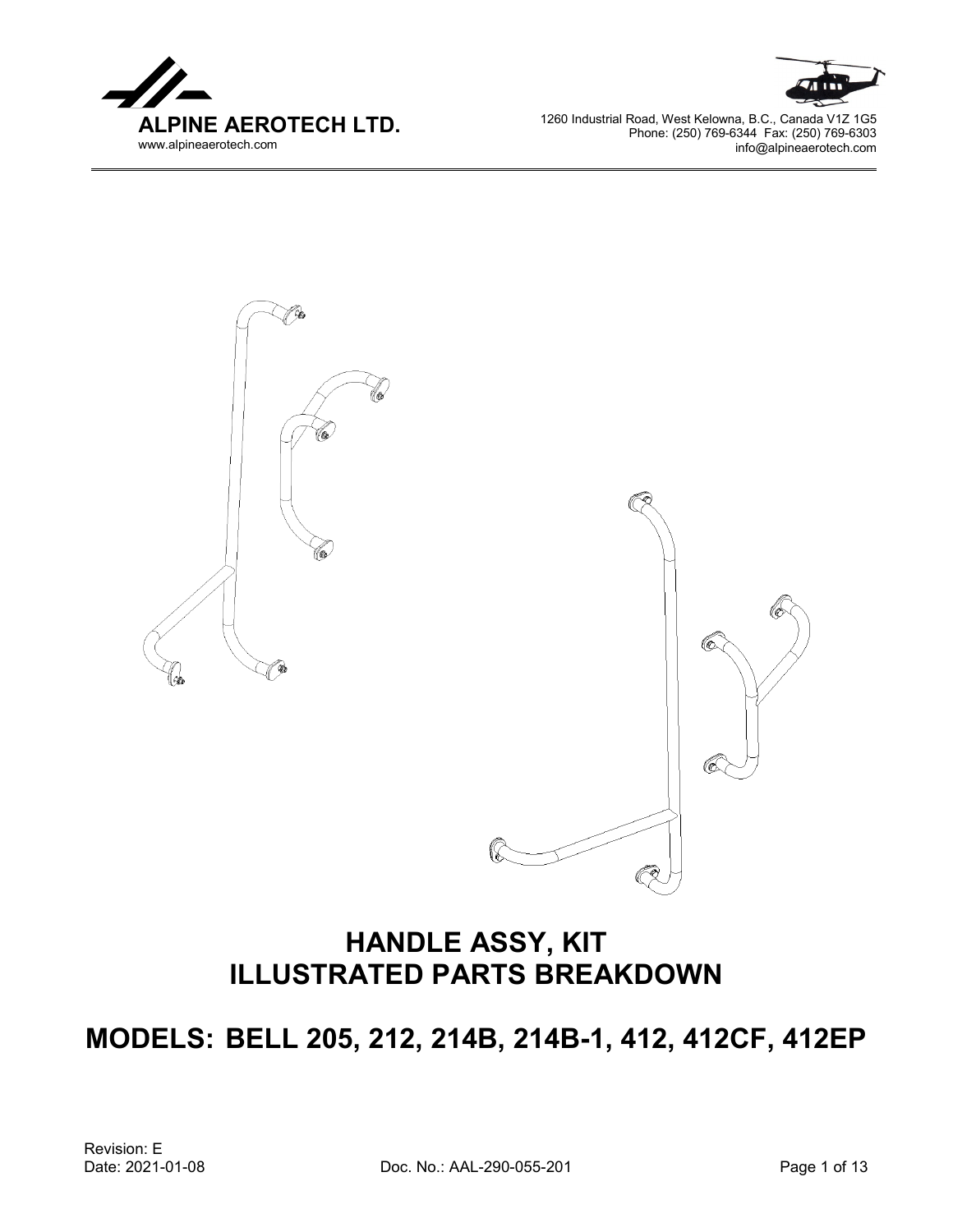



## **General Notes**

- 1. Alternate items listed.
- 2. If changes to this document are required, Alpine Aerotech Ltd. shall revise all pages and reissue the entire document.
- 3. Alpine Aerotech Ltd. shall make any subsequent revisions of this document available upon request.
- $\overline{\Lambda}$  Typical item number for all like items in this view unless otherwise specified.
- $\geq$  Typical item number for all 412 composite door install.
- $3\overline{\!\!\!\!\!\!\setminus}$  Not supplied, procure item locally.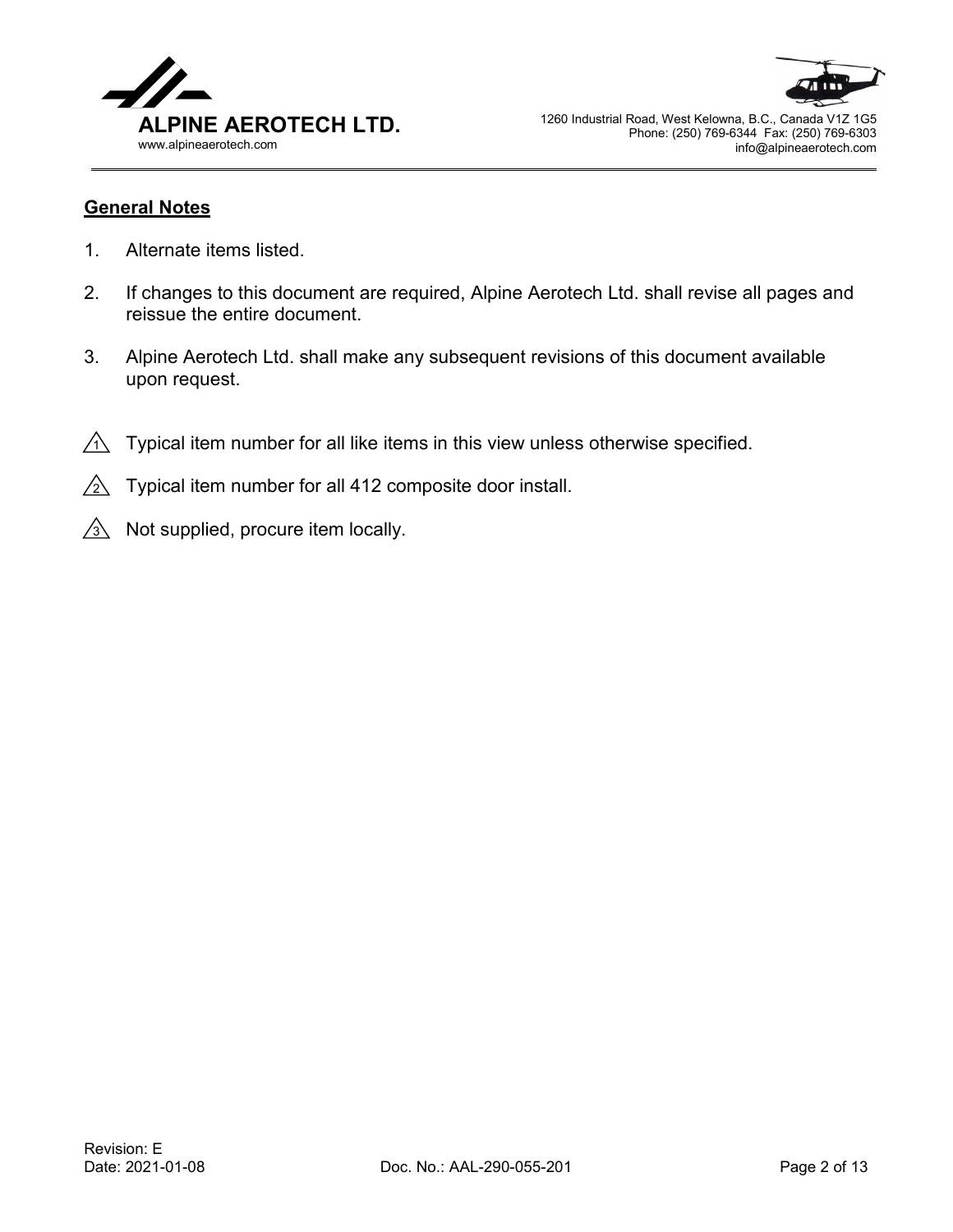





Handle Assy, Kit Shown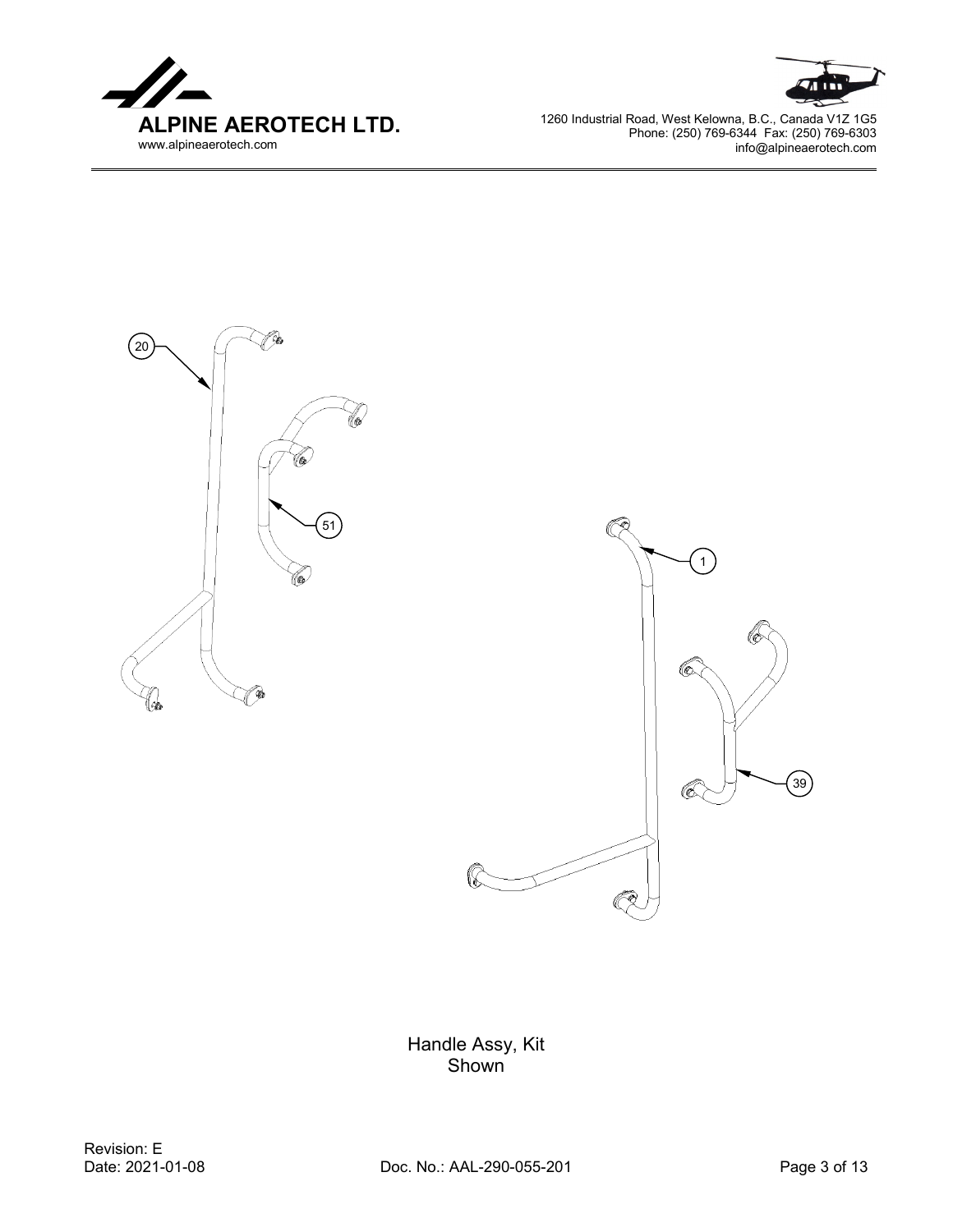





Handle Assy, Kit, LHS FWD (Item 1) Shown Handle Assy, Kit, RHS FWD (Item 20) Opposite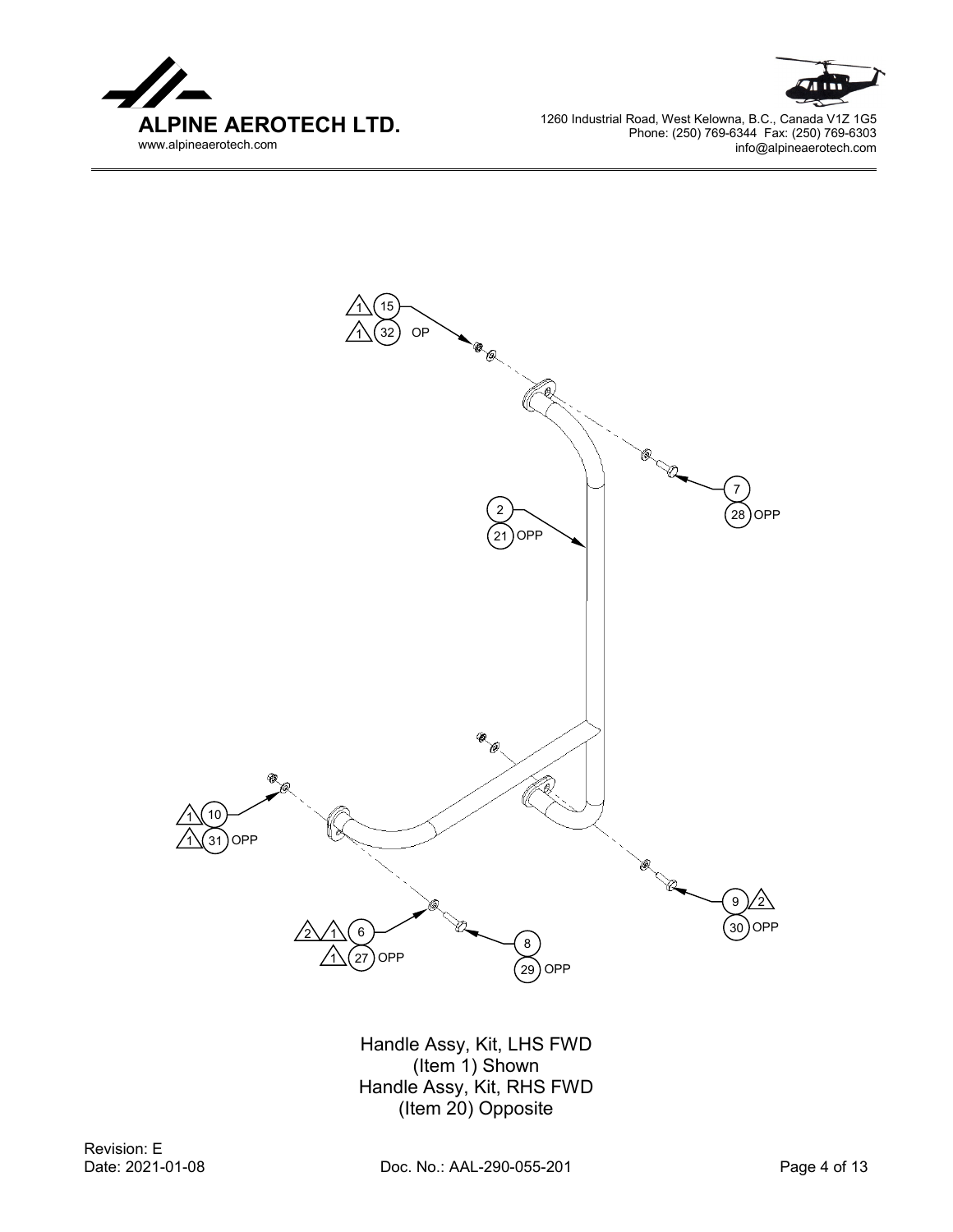





Handle Assy, Kit, LHS AFT (Item 39) Shown Handle Assy, Kit, RHS AFT (Item 51) Opposite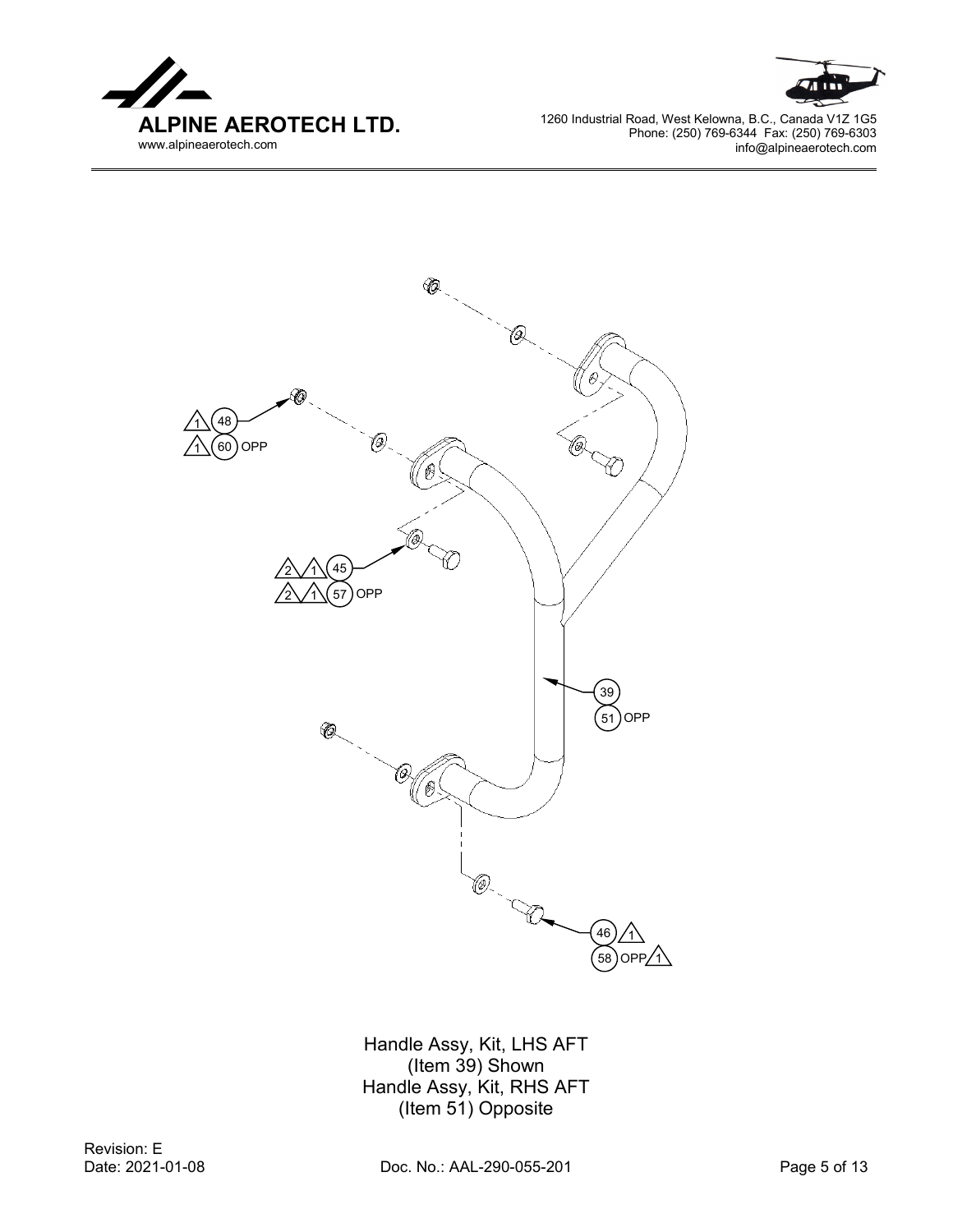





Handle, Assy, LHS FWD (Item 2) Shown Handle, Assy, RHS FWD (Item 21) Opposite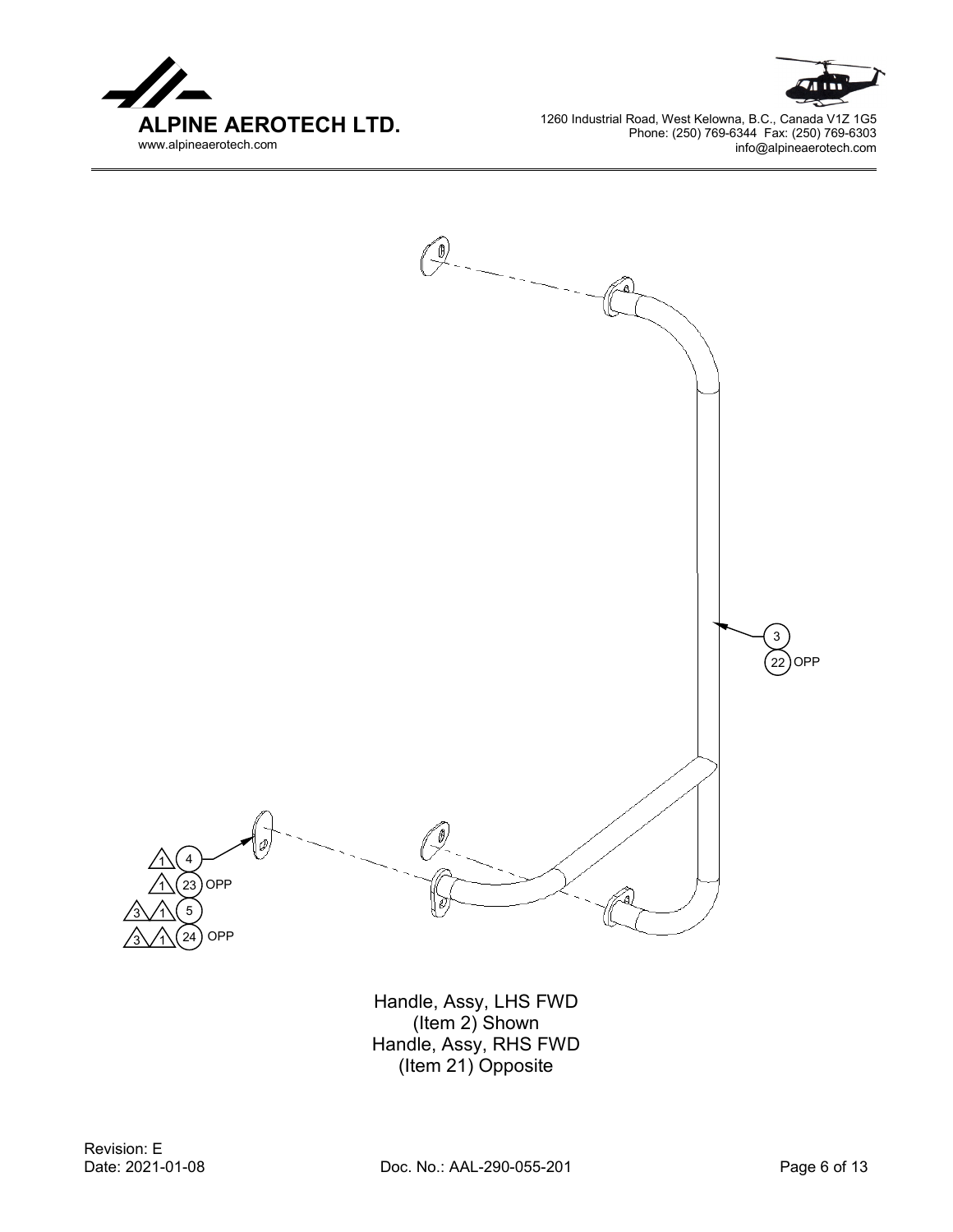





(Item 40)Shown Handle, Assy, RHS AFT (Item 52) Opposite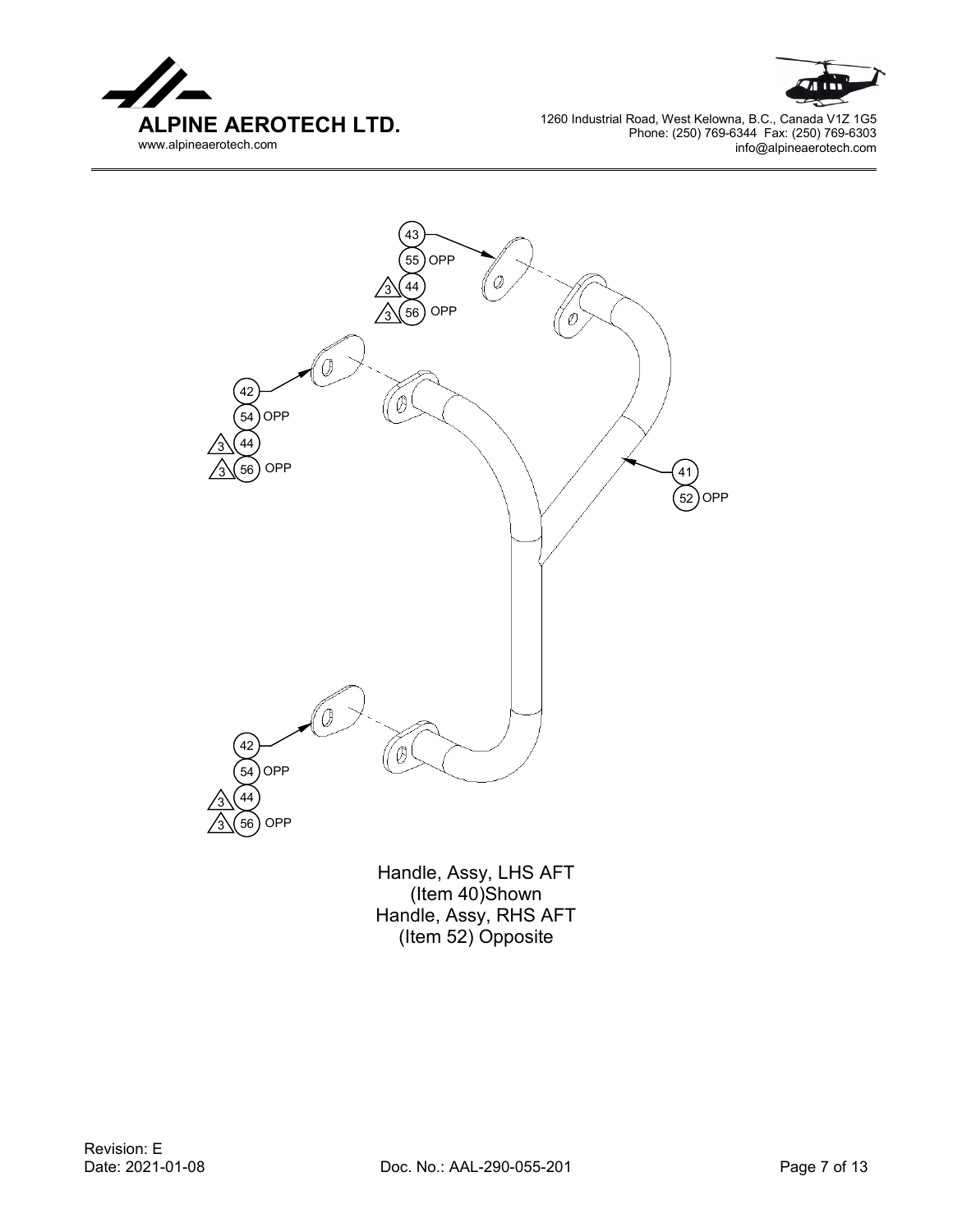







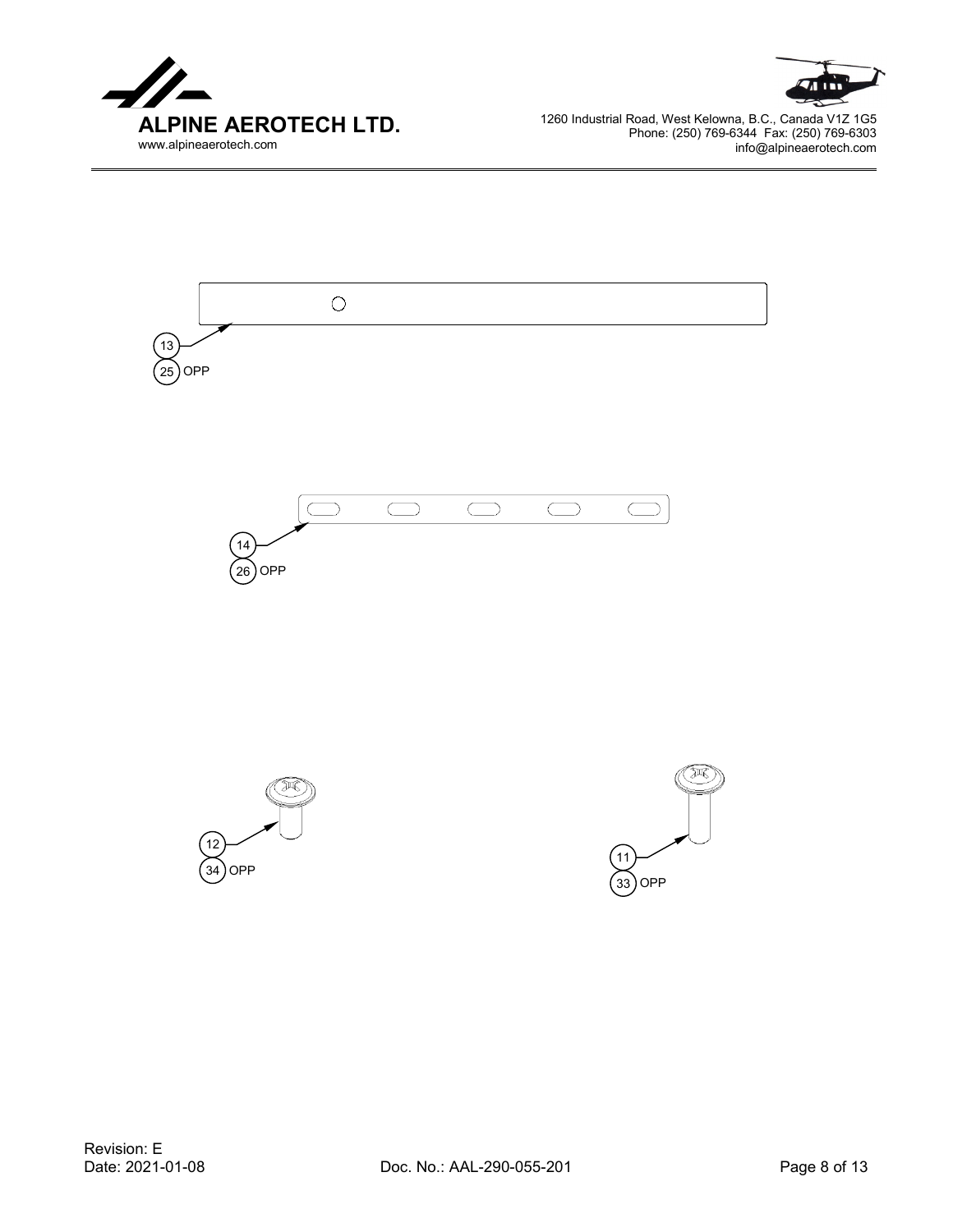



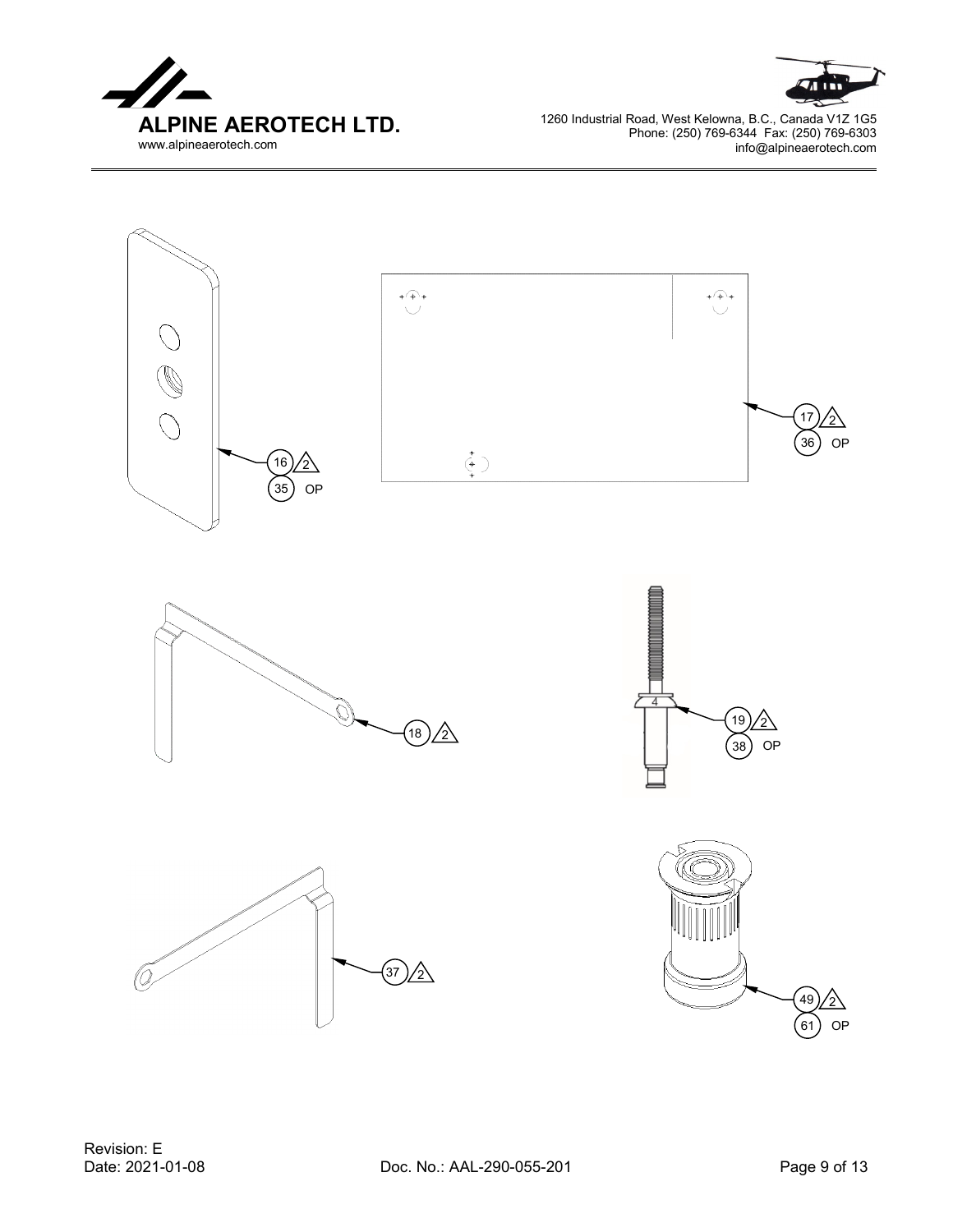



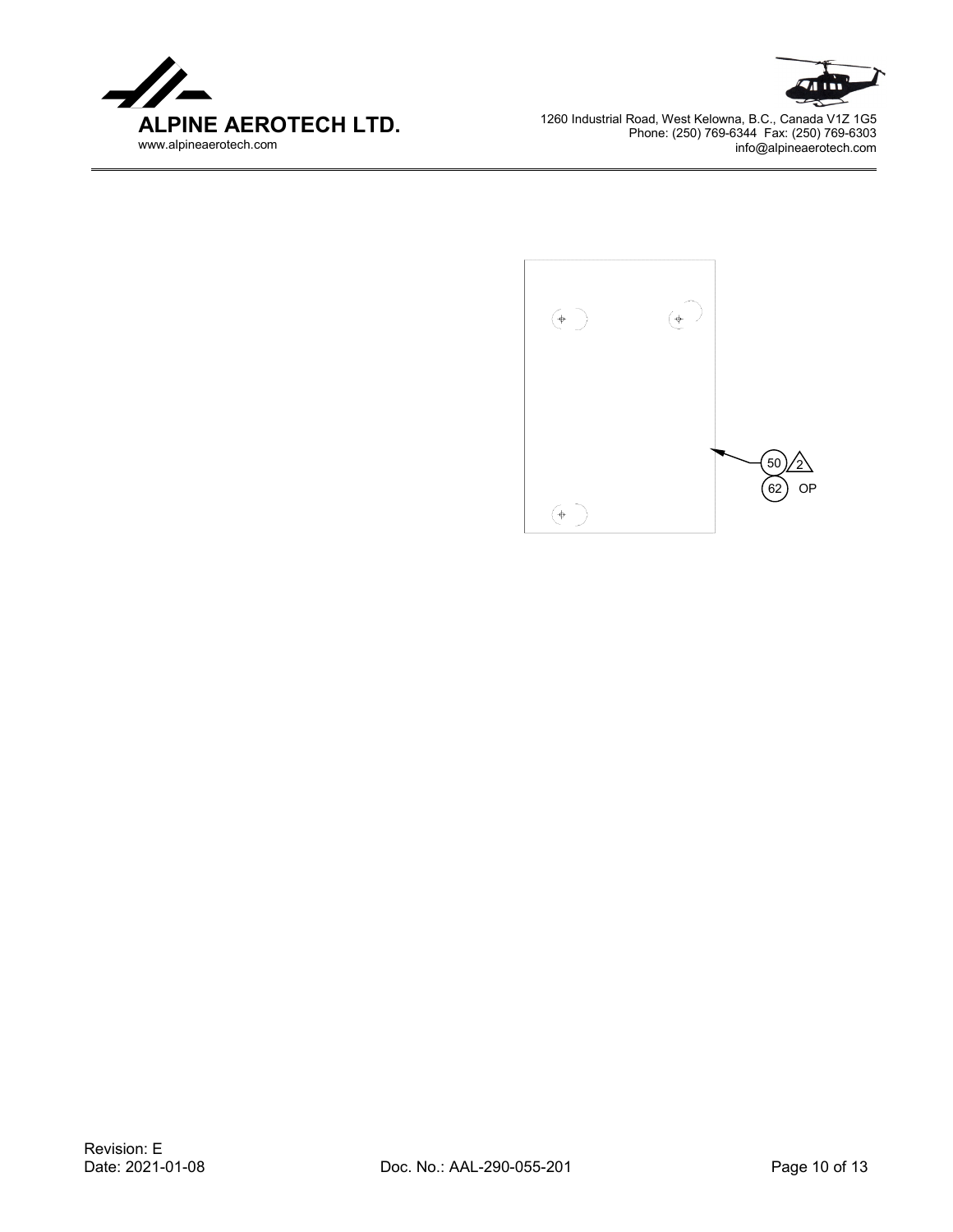



|                             |                |                |                 |                             |                  | <b>REF</b>        |                |                 |                           |               |
|-----------------------------|----------------|----------------|-----------------|-----------------------------|------------------|-------------------|----------------|-----------------|---------------------------|---------------|
|                             | <b>ITEM</b>    | <b>QTY</b>     | <b>NUMBER</b>   | <b>DESCRIPTION</b>          | <b>MATERIAL</b>  | <b>STOCK SIZE</b> | <b>SPEC</b>    | <b>FINISH</b>   | <b>MANUFACTURER</b>       | <b>NCAGEC</b> |
|                             |                | $\blacksquare$ | AAL-290-050-901 | <b>HANDLE ASSY, KIT</b>     | C/O SHADED ITEMS |                   |                |                 |                           |               |
|                             |                |                |                 |                             | <b>ONLY</b>      |                   |                |                 |                           |               |
|                             |                |                |                 |                             |                  |                   |                |                 |                           |               |
|                             |                |                | AAL-290-050-001 | HANDLE, ASSY, LHS FWD       | <b>NA</b>        | <b>NA</b>         | <b>NA</b>      | <b>NA</b>       | ALPINE AEROTECH LTD.      | L0171         |
|                             | 2              |                | AAL-290-051-001 | <b>HANDLE ASSY, LHS FWD</b> | <b>NA</b>        | <b>NA</b>         | <b>NA</b>      | <b>NA</b>       | ALPINE AEROTECH LTD.      | L0171         |
|                             | $\mathbf{3}$   | $\mathbf 1$    | AAL-290-051-005 | <b>HANDLE ASSY</b>          | <b>NA</b>        | <b>NA</b>         | NA             | <b>NA</b>       | ALPINE A EROTECH LTD.     | L0171         |
|                             | $\overline{4}$ | 3              | AAL-290-052-008 | IGASKET. DETAIL             | <b>NA</b>        | <b>NA</b>         | <b>NA</b>      | <b>NA</b>       | ALPINE AEROTECH LTD.      | L0171         |
| $\sqrt{3}$                  | 5              | $\mathbf{1}$   | 3145 RTV, GRAY  | ADHESIVE/SEALANT            | 3145 RTV, GRAY   | <b>SEE MFR</b>    | MIL-A-46146    | <b>GRAY</b>     | <b>DOW CORNING CORP.</b>  | 71984         |
|                             | 6              | 3              | NAS1149F0363P   | <b>WASHER, FLAT</b>         | SEE SPEC         | SEE SPEC          | <b>NAS1149</b> | SEE SPEC        | <b>SOURCE AS REQUIRED</b> | <b>NA</b>     |
|                             | $\overline{7}$ | 1              | AN3-10A         | <b>BOLT, MACHINE</b>        | SEE SPEC         | SEE SPEC          | NASM3THRU20    | SEE SPEC        | <b>SOURCE AS REQUIRED</b> | <b>NA</b>     |
|                             | 8              | 1              | AN3-7A          | <b>BOLT, MACHINE</b>        | SEE SPEC         | SEE SPEC          | NASM3THRU20    | SEE SPEC        | SOURCE AS REQUIRED        | <b>NA</b>     |
| $/_{2}$                     | 9              | 3              | AN3-6A          | <b>BOLT, MACHINE</b>        | SEE SPEC         | SEE SPEC          | NASM3THRU20    | SEE SPEC        | SOURCE AS REQUIRED        | <b>NA</b>     |
|                             | 10             | 10             | NAS1149F0332P   | <b>WASHER, FLAT</b>         | SEE SPEC         | SEE SPEC          | <b>NAS1149</b> | SEE SPEC        | SOURCE AS REQUIRED        | <b>NA</b>     |
|                             | 11             | $\overline{7}$ | AN525-10R10     | <b>SCREW, WASHER HEAD</b>   | <b>SEE SPEC</b>  | SEE SPEC          | <b>NASM525</b> | SEE SPEC        | <b>SOURCE AS REQUIRED</b> | <b>NA</b>     |
|                             | 12             | 5              | AN525-10R7      | <b>SCREW, WASHER HEAD</b>   | SEE SPEC         | SEE SPEC          | <b>NASM525</b> | <b>SEE SPEC</b> | <b>SOURCE AS REQUIRED</b> | <b>NA</b>     |
|                             | 13             | $\mathbf 1$    | AAL-290-052-010 | DOUBLER, DETAIL             | <b>NA</b>        | <b>NA</b>         | NA             | <b>NA</b>       | ALPINE AEROTECH LTD.      | L0171         |
|                             | 14             | $\mathbf 1$    | AAL-290-052-011 | SPACER, DETAIL              | <b>NA</b>        | <b>NA</b>         | <b>NA</b>      | <b>NA</b>       | ALPINE AEROTECH LTD.      | L0171         |
|                             | 15             | 10             | NAS9926-3L      | NUT, SELF LOCKING           | SEE SPEC         | SEE SPEC          | <b>NAS9926</b> | SEE SPEC        | SOURCE AS REQUIRED        | <b>NA</b>     |
|                             | 16             | 3              | AAL-290-051-009 | DOUBLER, ASSY               | <b>NA</b>        | <b>NA</b>         | NA             | <b>NA</b>       | ALPINE AEROTECH LP        | L0171         |
|                             | 17             | $\mathbf{1}$   | AAL-290-052-016 | <b>TEMPLATE, DETAIL</b>     | <b>NA</b>        | <b>NA</b>         | NA             | <b>NA</b>       | <b>NA</b>                 | <b>NA</b>     |
| $\frac{\sqrt{2}}{\sqrt{2}}$ | 18             | $\mathbf{1}$   | AAL-290-052-013 | <b>WRENCH, DETAIL, LHS</b>  | <b>NA</b>        | <b>NA</b>         | NA             | <b>NA</b>       | <b>ALPINE AEROTECH LP</b> | L0171         |
| $\sqrt{2}$                  | 19             | 6              | CR3213-4-02     | <b>RIVET, CHERRYMAX</b>     | SEE SPEC         | SEE SPEC          | <b>SEE MFR</b> | SEE SPEC        | <b>TEXTRON FASTENING</b>  |               |
|                             |                |                |                 |                             |                  |                   |                |                 | <b>SYSTEMS</b>            | 93097         |
|                             | 20             |                | AAL-290-050-002 | HANDLE, ASSY, RHS FWD       | <b>NA</b>        | <b>NA</b>         | NA             | <b>NA</b>       | ALPINE AEROTECH LTD.      | L0171         |
|                             | 21             | 1              | AAL-290-051-002 | HANDLE, ASSY, RHS FWD       | <b>NA</b>        | <b>NA</b>         | NA             | <b>NA</b>       | ALPINE AEROTECH LTD.      | L0171         |
|                             | 22             | $\mathbf{1}$   | AAL-290-051-006 | <b>HANDLE ASSY</b>          | <b>NA</b>        | <b>NA</b>         | NA             | <b>NA</b>       | ALPINE AEROTECH LTD.      | L0171         |
|                             | 23             | 3              | AAL-290-052-008 | <b>GASKET, DETAIL</b>       | <b>NA</b>        | <b>NA</b>         | <b>INA</b>     | <b>NA</b>       | ALPINE AEROTECH LTD.      | L0171         |
| $\sqrt{3}$                  | 24             | $\mathbf{1}$   | 3145 RTV, GRAY  | <b>ADHESIVE/SEALANT</b>     | 3145 RTV, GRAY   | <b>SEE MFR</b>    | MIL-A-46146    | <b>GRAY</b>     | <b>DOW CORNING CORP.</b>  | 71984         |
|                             | 25             | 1              | AAL-290-052-010 | <b>DOUBLER, DETAIL</b>      | <b>NA</b>        | <b>NA</b>         | NA             | <b>NA</b>       | ALPINE AEROTECH LTD.      | L0171         |
|                             | 26             | 1              | AAL-290-052-011 | SPACER, DETAIL              | <b>NA</b>        | <b>NA</b>         | <b>NA</b>      | <b>NA</b>       | ALPINE AEROTECH LTD.      | L0171         |
|                             | 27             | 3              | NAS1149F0363P   | <b>WASHER, FLAT</b>         | SEE SPEC         | SEE SPEC          | <b>NAS1149</b> | SEE SPEC        | SOURCE AS REQUIRED        | <b>NA</b>     |
|                             | 28             | $\mathbf{1}$   | AN3-10A         | <b>BOLT, MACHINE</b>        | SEE SPEC         | SEE SPEC          | NASM3THRU20    | <b>SEE SPEC</b> | <b>SOURCE AS REQUIRED</b> | <b>NA</b>     |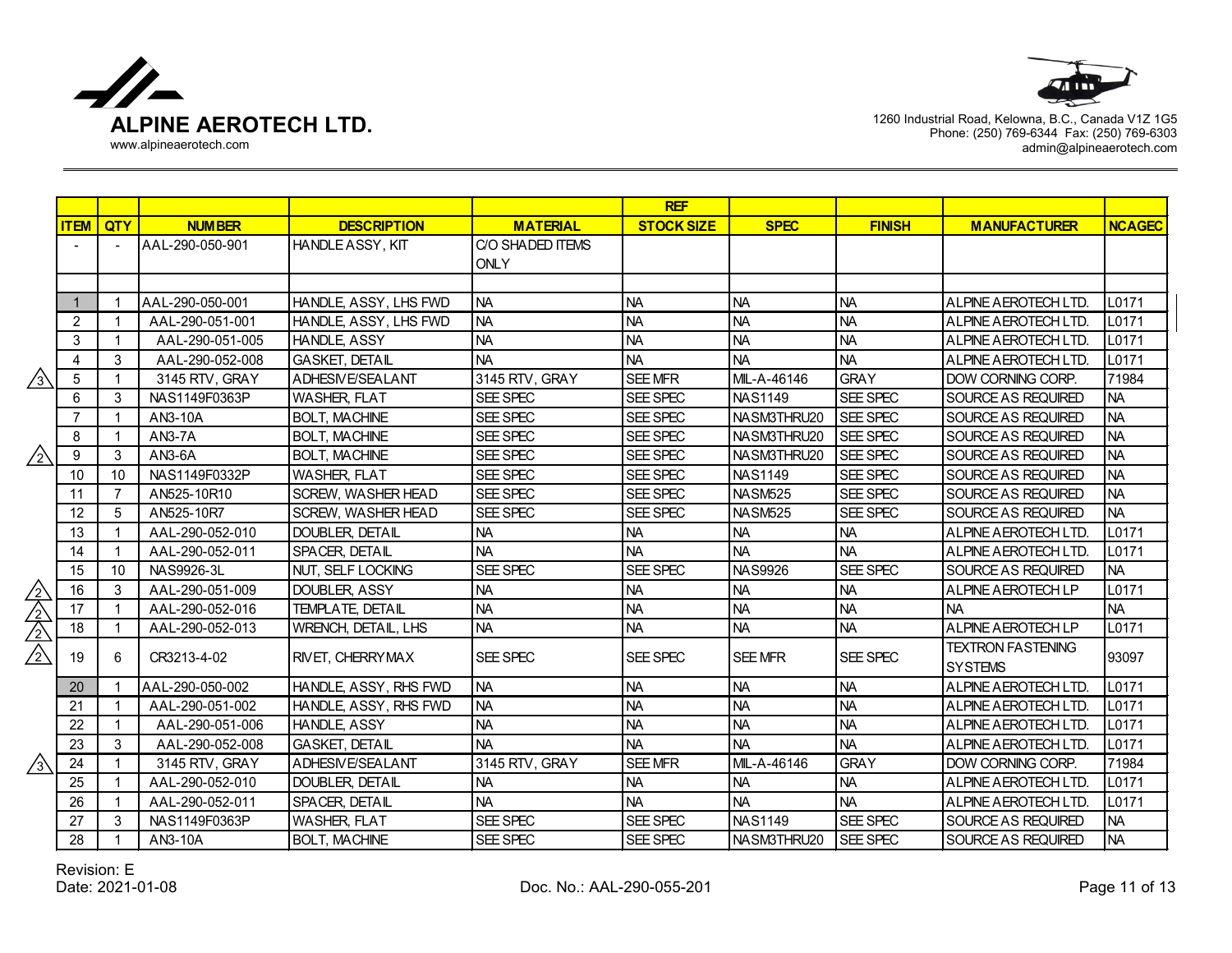



|            |             |                          |                                  |                            |                                 | <b>REF</b>        |                |               |                                            |               |
|------------|-------------|--------------------------|----------------------------------|----------------------------|---------------------------------|-------------------|----------------|---------------|--------------------------------------------|---------------|
|            | <b>ITEM</b> | QTY                      | <b>NUMBER</b>                    | <b>DESCRIPTION</b>         | <b>MATERIAL</b>                 | <b>STOCK SIZE</b> | <b>SPEC</b>    | <b>FINISH</b> | <b>MANUFACTURER</b>                        | <b>NCAGEC</b> |
|            |             | $\overline{\phantom{0}}$ | AAL-290-050-901                  | <b>HANDLE ASSY, KIT</b>    | C/O SHADED ITEMS<br><b>ONLY</b> |                   |                |               |                                            |               |
|            |             |                          |                                  |                            |                                 |                   |                |               |                                            |               |
|            | 29          | $\mathbf{1}$             | AN3-7A                           | <b>BOLT, MACHINE</b>       | SEE SPEC                        | SEE SPEC          | NASM3THRU20    | SEE SPEC      | SOURCE AS REQUIRED                         | <b>NA</b>     |
| $/_{2}$    | 30          | 3                        | AN3-6A                           | <b>BOLT, MACHINE</b>       | SEE SPEC                        | SEE SPEC          | NASM3THRU20    | SEE SPEC      | <b>SOURCE AS REQUIRED</b>                  | <b>NA</b>     |
|            | 31          | 10                       | NAS1149F0332P                    | <b>WASHER, FLAT</b>        | SEE SPEC                        | SEE SPEC          | <b>NAS1149</b> | SEE SPEC      | SOURCE AS REQUIRED                         | <b>NA</b>     |
|            | 32          | 10                       | NAS9926-3L                       | <b>NUT. SELF LOCKING</b>   | SEE SPEC                        | SEE SPEC          | <b>NAS9926</b> | SEE SPEC      | SOURCE AS REQUIRED                         | <b>NA</b>     |
|            | 33          | $\overline{7}$           | AN525-10R10                      | <b>SCREW, WASHER HEAD</b>  | SEE SPEC                        | SEE SPEC          | <b>NASM525</b> | SEE SPEC      | SOURCE AS REQUIRED                         | <b>NA</b>     |
|            | 34          | 5                        | AN525-10R7                       | SCREW, WASHER HEAD         | SEE SPEC                        | SEE SPEC          | <b>NASM525</b> | SEE SPEC      | SOURCE AS REQUIRED                         | <b>NA</b>     |
|            | 35          | 3                        | AAL-290-051-009                  | <b>DOUBLER, ASSY</b>       | <b>NA</b>                       | <b>NA</b>         | <b>NA</b>      | <b>NA</b>     | <b>ALPINE AEROTECH LP</b>                  | L0171         |
|            | 36          | $\mathbf{1}$             | AAL-290-052-016                  | <b>TEMPLATE, DETAIL</b>    | <b>NA</b>                       | <b>NA</b>         | <b>NA</b>      | <b>NA</b>     | NA.                                        | <b>NA</b>     |
|            | 37          | $\overline{1}$           | AAL-290-052-014                  | <b>WRENCH, DETAIL, RHS</b> | <b>NA</b>                       | <b>NA</b>         | <b>NA</b>      | <b>NA</b>     | ALPINE A EROTECH LP                        | L0171         |
|            | 38          | 6                        | CR3213-4-02                      | RIVET, CHERRYMAX           | SEE SPEC                        | SEE SPEC          | SEE MFR        | SEE SPEC      | <b>TEXTRON FASTENING</b><br><b>SYSTEMS</b> | 93097         |
| $\sqrt{2}$ | 39          | $\mathbf 1$              | AAL-290-050-003                  | HANDLE, ASSY, LHS AFT      | <b>NA</b>                       | <b>NA</b>         | <b>NA</b>      | <b>NA</b>     | ALPINE AEROTECH LTD.                       | L0171         |
|            | 40          | $\mathbf{1}$             | AAL-290-051-003                  | HANDLE, ASSY, LHS AFT      | <b>NA</b>                       | <b>NA</b>         | <b>NA</b>      | <b>NA</b>     | ALPINE AEROTECH LTD.                       | L0171         |
|            | 41          | $\mathbf 1$              | AAL-290-051-007                  | <b>HANDLE, ASSY</b>        | <b>NA</b>                       | <b>NA</b>         | <b>NA</b>      | <b>NA</b>     | <b>ALPINE AEROTECH LTD.</b>                | L0171         |
|            | 42          | $\overline{2}$           | AAL-290-052-008                  | <b>GASKET, DETAIL</b>      | <b>NA</b>                       | <b>NA</b>         | <b>NA</b>      | <b>NA</b>     | ALPINE AEROTECH LTD.                       | L0171         |
|            | 43          | $\mathbf{1}$             | AAL-290-052-004                  | <b>GASKET, DETAIL</b>      | <b>NA</b>                       | <b>NA</b>         | <b>NA</b>      | <b>NA</b>     | ALPINE AEROTECH LTD.                       | L0171         |
| $\sqrt{3}$ | 44          | $\mathbf 1$              | 3145 RTV, GRAY                   | <b>ADHESIVE/SEALANT</b>    | 3145 RTV, GRAY                  | SEE MFR           | MIL-A-46146    | <b>GRAY</b>   | DOW CORNING CORP.                          | 71984         |
|            | 45          | 6                        | NAS1149F0363P                    | <b>WASHER, FLAT</b>        | SEE SPEC                        | SEE SPEC          | <b>NAS1149</b> | SEE SPEC      | SOURCE AS REQUIRED                         | <b>NA</b>     |
|            | 46          | 3                        | $AN3-5A$                         | <b>BOLT, MACHINE</b>       | SEE SPEC                        | SEE SPEC          | NASM3THRU20    | SEE SPEC      | <b>SOURCE AS REQUIRED</b>                  | <b>NA</b>     |
|            | 47          |                          | ## ITEM NUMBER NOT USED ##       |                            |                                 |                   |                |               |                                            |               |
|            | 48          | 3                        | NAS9926-3L                       | NUT, SELF LOCKING          | SEE SPEC                        | SEE SPEC          | <b>NAS9926</b> | SEE SPEC      | <b>SOURCE AS REQUIRED</b>                  | <b>NA</b>     |
| $\sqrt{2}$ | 49          | 3                        | 80-005-2(- THRU<br>E)(10THRU 14) | <b>INSERT, DETAIL</b>      | SEE SPEC                        | SEE SPEC          | SEE SPEC       | 80-005        | <b>BHT</b>                                 | 97499         |
|            | 50          | $\mathbf{1}$             | AAL-290-052-015                  | TEMPLATE, DETAIL           | <b>NA</b>                       | <b>NA</b>         | <b>NA</b>      | <b>NA</b>     | NA.                                        | <b>NA</b>     |
| /2         | 51          | $\mathbf 1$              | AAL-290-050-004                  | HANDLE, ASSY, RHS AFT      | <b>NA</b>                       | <b>NA</b>         | <b>NA</b>      | <b>NA</b>     | ALPINE AEROTECH LTD.                       | L0171         |
|            | 52          | $\mathbf{1}$             | AAL-290-051-004                  | HANDLE, ASSY, RHS AFT      | <b>NA</b>                       | <b>NA</b>         | <b>NA</b>      | <b>NA</b>     | ALPINE AEROTECH LTD.                       | L0171         |
|            | 53          | $\mathbf{1}$             | AAL-290-051-008                  | <b>HANDLE, ASSY</b>        | <b>NA</b>                       | <b>NA</b>         | <b>NA</b>      | <b>NA</b>     | ALPINE A EROTECH LTD.                      | L0171         |
|            | 54          | 2                        | AAL-290-052-008                  | GASKET, DETAIL             | <b>NA</b>                       | <b>NA</b>         | <b>NA</b>      | <b>NA</b>     | ALPINE AEROTECH LTD.                       | L0171         |
|            | 55          | $\mathbf{1}$             | AAL-290-052-004                  | <b>GASKET, DETAIL</b>      | <b>NA</b>                       | <b>NA</b>         | <b>NA</b>      | <b>NA</b>     | ALPINE A EROTECH LTD.                      | L0171         |